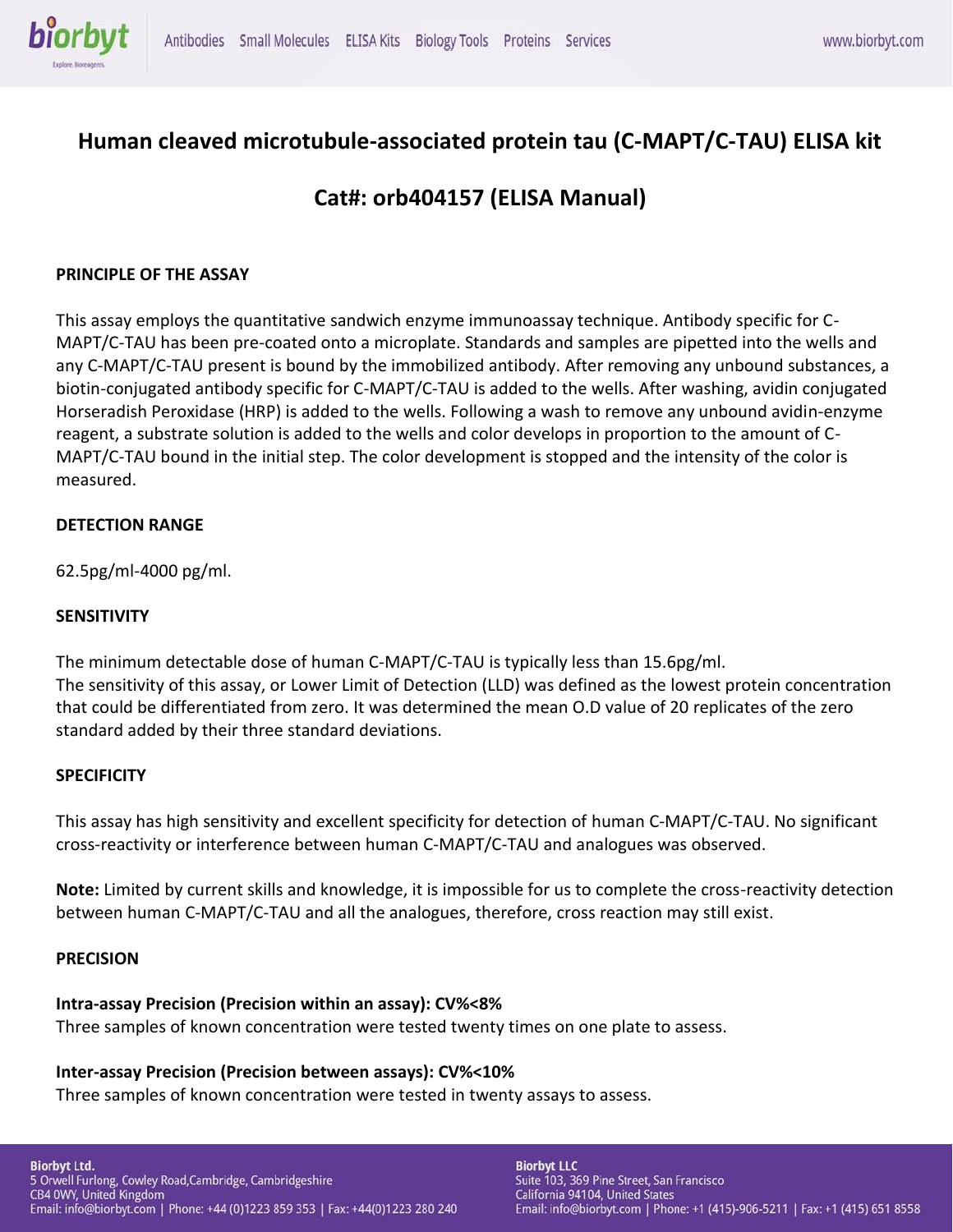

## **LIMITATIONS OF THE PROCEDURE**

- **FOR RESEARCH USE ONLY. NOT FOR USE IN DIAGNOSTIC PROCEDURES.**
- The kit should not be used beyond the expiration date on the kit label.
- Do not mix or substitute reagents with those from other lots or sources.
- If samples generate values higher than the highest standard, dilute the samples with Sample Diluent and repeat the assay.
- Any variation in Sample Diluent, operator, pipetting technique, washing technique, incubation time or temperature, and kit age can cause variation in binding.
- This assay is designed to eliminate interference by soluble receptors, binding proteins, and other factors present in biological samples. Until all factors have been tested in the Immunoassay, the possibility of interference cannot be excluded.

#### **MATERIALS PROVIDED**

| Reagents                              | Quantity           |
|---------------------------------------|--------------------|
| Assay plate (12x 8 coated Microwells) | $1(96$ wells)      |
| Standard (Freeze dried)               | 2                  |
| Biotin-antibody (100 x concentrate)   | $1 \times 120 \mu$ |
| HRP-avidin (100 x concentrate)        | $1 \times 120 \mu$ |
| <b>Biotin-antibody Diluent</b>        | $1 \times 15$ ml   |
| <b>HRP-avidin Diluent</b>             | $1 \times 15$ ml   |
| Sample Diluent                        | $1 \times 50$ ml   |
| Wash Buffer (25 x concentrate)        | $1 \times 20$ ml   |
| <b>TMB Substrate</b>                  | $1 \times 10$ ml   |
| <b>Stop Solution</b>                  | $1 \times 10$ ml   |
| Adhesive Strip (For 96 wells)         | 4                  |
| Instruction manual                    | 1                  |

#### **STORAGE**

| Unopened kit |                                   | Store at 2 - 8°C. Do not use the kit beyond the expiration date                                                     |  |  |
|--------------|-----------------------------------|---------------------------------------------------------------------------------------------------------------------|--|--|
| Opened kit   | Coated assay<br>plate             | May be stored for up to 1 month at 2 - 8°C.<br>Try to keep it in a sealed aluminum foil bag,<br>and avoid the damp. |  |  |
|              | Standard                          | May be stored for up to 1 month at 2 - 8° C. If                                                                     |  |  |
|              | Biotin-antibody                   | don't make recent use, better keep it store at                                                                      |  |  |
|              | HRP-avidin                        | $-20^{\circ}$ C.                                                                                                    |  |  |
|              | Biotin-antibody<br><b>Diluent</b> |                                                                                                                     |  |  |
|              | HRP-avidin                        |                                                                                                                     |  |  |
|              | Diluent                           |                                                                                                                     |  |  |
|              | Sample<br>Diluent                 | May be stored for up to 1 month at 2 - 8°C.                                                                         |  |  |
|              | Wash Buffer                       |                                                                                                                     |  |  |
|              | <b>TMB</b>                        |                                                                                                                     |  |  |
|              | Substrate                         |                                                                                                                     |  |  |
|              | <b>Stop Solution</b>              |                                                                                                                     |  |  |

**\*Provided this is within the expiration date of the kit.**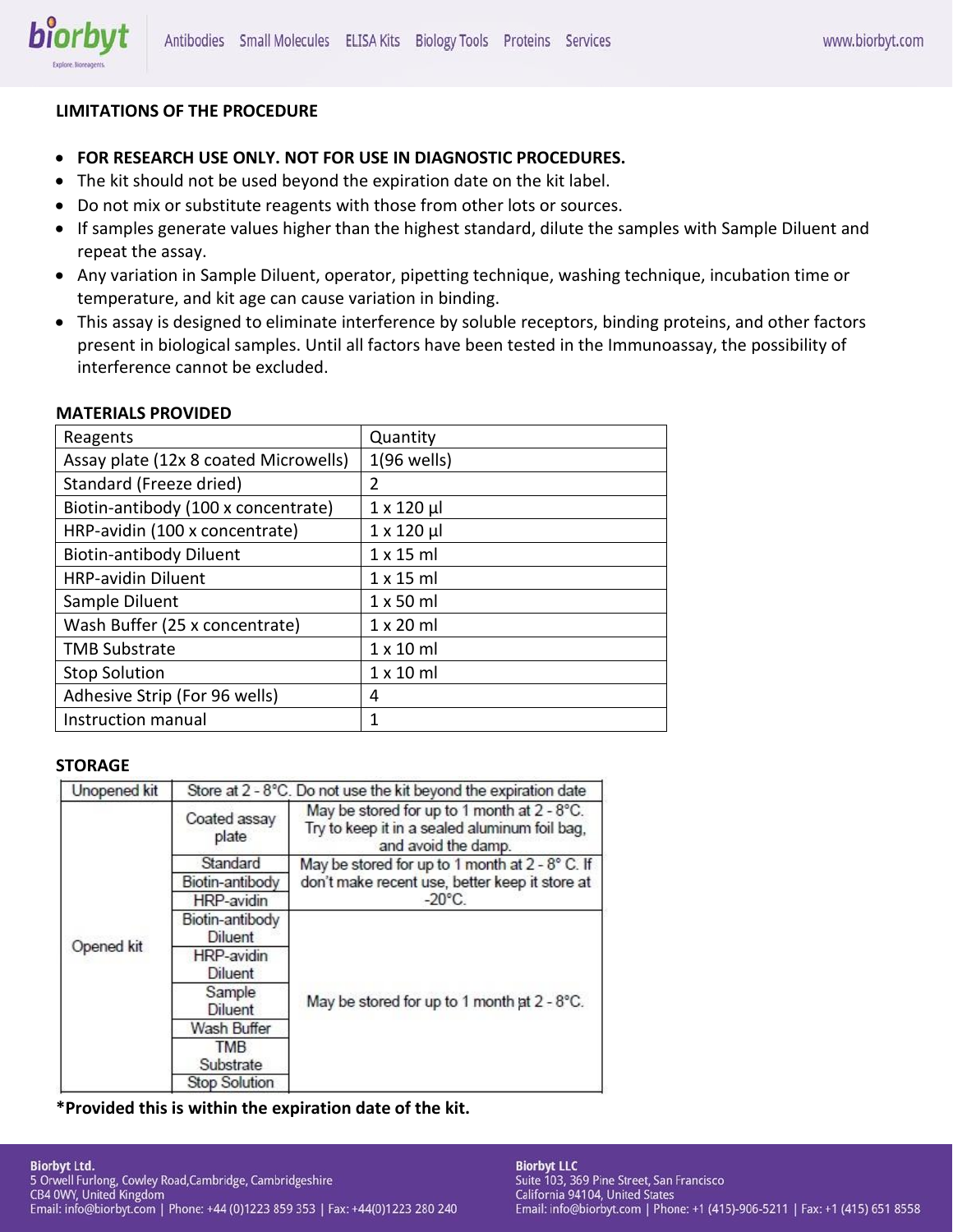## **OTHER SUPPLIES REQUIRED**

- Microplate reader capable of measuring absorbance at 450 nm, with the correction wavelength set at 540 nm or 570 nm.
- An incubator which can provide stable incubation conditions up to 37°C±0.5°C.
- Squirt bottle, manifold dispenser, or automated microplate washer.
- Absorbent paper for blotting the microtiter plate.
- 100ml and 500mlgraduated cylinders.
- Deionized or distilled water.
- Pipettes and pipette tips.
- Test tubes for dilution.

## **PRECAUTIONS**

The Stop Solution provided with this kit is an acid solution. Wear eye, hand, face, and clothing protection when using this material.

## **SAMPLE COLLECTION AND STORAGE**

- **Serum** Use a serum separator tube (SST) and allow samples to clot for two hours at room temperature or overnight at 4°C before centrifugation for 15 minutes at 1000 ×g. Remove serum and assay immediately or aliquot and store samples at -20°C or -80°C. Avoid repeated freeze-thaw cycles.
- **Plasma** Collect plasma using EDTA, or heparin as an anticoagulant. Centrifuge for 15 minutes at 1000 x g, 2 8°C within 30 minutes of collection. Assay immediately or aliquot and store samples at -20°C or -80°C. Avoid repeated freeze-thaw cycles. Centrifuge the sample again after thawing before the assay.
- **Cerebrospinal Fluid (CSF)** Remove particulates by centrifugation for 10 minutes at 4000x g at 2-8°C and assay immediately or aliquot and store samples at -20°C. Avoid repeated freeze-thaw cycles.
- **Tissue Homogenates** 100mg tissue was rinsed with 1X PBS, homogenized in 1 ml of 1X PBS and stored overnight at -20°C. After two freeze-thaw cycles were performed to break the cell membranes, the homogenates were centrifuged for 5 minutes at 5000 x g, 2 - 8°C. The supernate was removed and assayed immediately. Alternatively, aliquot and store samples at -20°C or -80°C. Centrifuge the sample again after thawing before the assay. Avoid repeated freeze-thaw cycles.
- **Cell Lysates (1) Adherent Cell**: Remove media and rinse cells once with ice-cold PBS (pH7.2-7.4). Scrape cells off the plate and transfer to an appropriate tube. Dilute cell suspension with 1xPBS (pH7.2-7.4), until cell concentration reached 100 million/ml. Then store overnight at -20°C. After two freeze-thaw cycles to break up the cell membranes, the cell lysates were centrifuged for 5 minutes at 5000 x g, 2 - 8°C. Collect the supernatant. Cell lysates should be assayed immediately or aliquotted and stored at -20°C. Centrifuge the sample again after thawing before the assay. Avoid repeated freeze-thaw cycles. **(2) Suspension Cell**: Collect cells with appropriate tube, centrifuge for 5 minutes at 1000x g, 2 - 8°C. Remove the supernatant and resuspend cells with 1xPBS (pH7.2-7.4). Centrifuge for 5 minutes at 1000 x g, 2 - 8°C. Remove the supernatant. Dilute cell with 1xPBS (pH7.2-7.4), until cell concentration reached 100 million/ml. Then store overnight at -20°C. After two freeze-thaw cycles to break up the cell membranes, the cell lysates were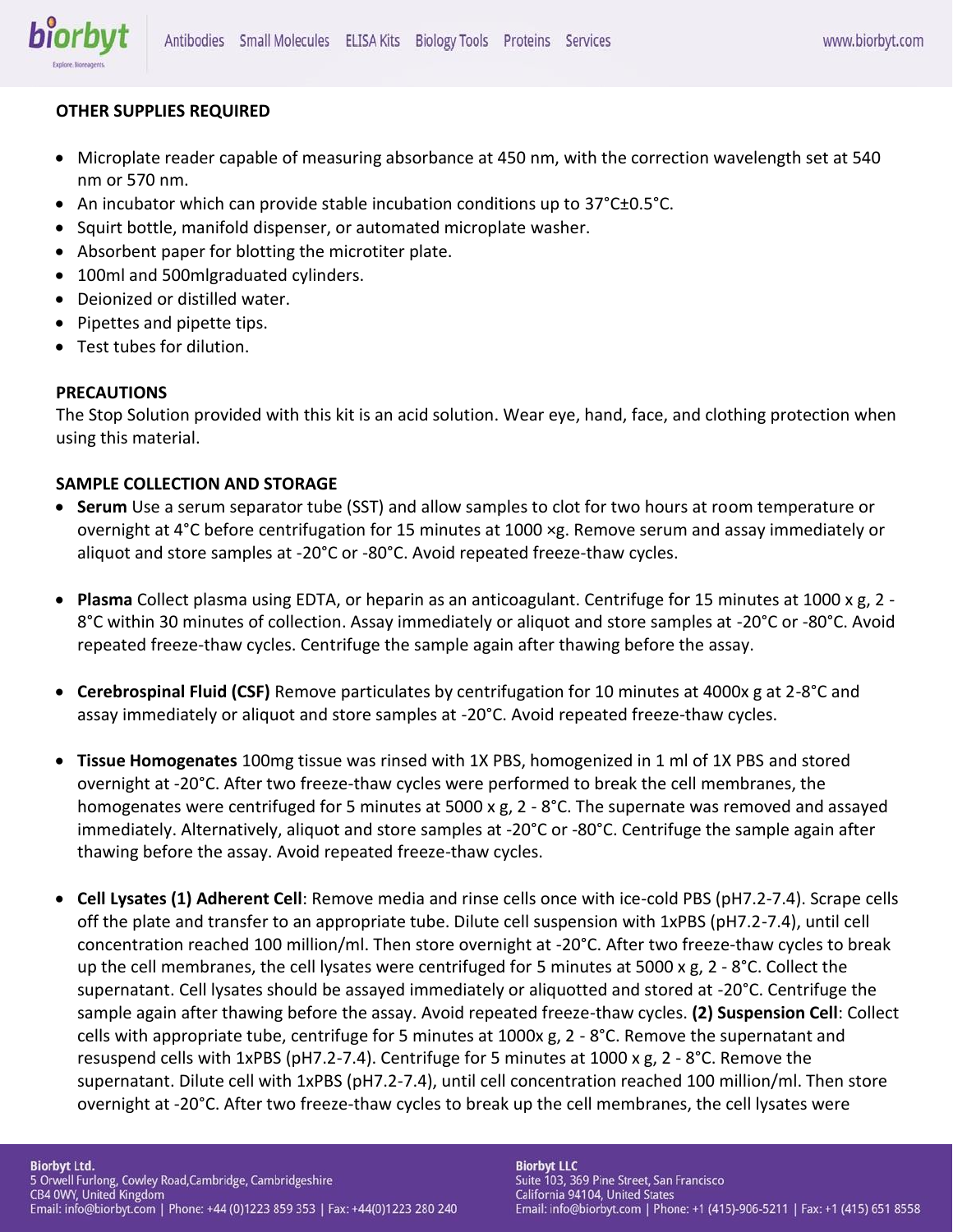centrifuged for 5 minutes at 5000 x g, 2 - 8°C. Collect the supernatant. Cell lysates should be assayed immediately or aliquotted and stored at -20°C. Centrifuge the sample again after thawing before the assay. Avoid repeated freeze-thaw cycles.

### **SAMPLE PREPARATION**

Serum and plasma samples require a 10-fold dilution into Sample Diluent. The suggested 10-fold dilution can be achieved by adding 25μl sample to 225μl of Sample Diluent. The recommended dilution factor is for reference only. The optimal dilution factor should be determined by users according to their particular experiments.

#### **Note:**

- 1. Biorbyt is only responsible for the kit itself, but not for the samples consumed during the assay. The user should calculate the possible amount of the samples used in the whole test. Please reserve sufficient samples in advance.
- 2. Samples to be used within 5 days may be stored at 2-8°C, otherwise samples must be stored at -20°C (≤1month) or -80°C (≤2month) to avoid loss of bioactivity and contamination.
- 3. Grossly hemolyzed samples are not suitable for use in this assay.
- 4. If the samples are not indicated in the manual, a preliminary experiment to determine the validity of the kit is necessary.
- 5. Please predict the concentration before assaying. If values for these are not within the range of the standard curve, users must determine the optimal sample dilutions for their particular experiments.
- 6. Tissue or cell extraction samples prepared by chemical lysis buffer may cause unexpected ELISA results due to the impacts of certain chemicals.
- 7. Owing to the possibility of mismatching between antigen from other resource and antibody used in our kits (e.g., antibody targets conformational epitope rather than linear epitope), some native or recombinant proteins from other manufacturers may not be recognized by our products.
- 8. Influenced by the factors including cell viability, cell number and also sampling time, samples from cell culture supernatant may not be detected by the kit.
- 9. Fresh samples without long time storage are recommended for the test. Otherwise, protein degradation and denaturalization may occur in those samples and finally lead to wrong results.

### **REAGENT PREPARATION**

**Note:** 

- **Kindly use graduated containers to prepare the reagent. Please don't prepare the reagent directly in the Diluent vials provided in the kit.**
- Bring all reagents to room temperature (18-25°C) before use for 30min.
- Prepare fresh standard for each assay. Use within 4 hours and discard after use.
- Making serial dilution in the wells directly is not permitted.
- Please carefully reconstitute Standards according to the instruction, and avoid foaming and mix gently until the crystals have completely dissolved. To minimize imprecision caused by pipetting, use small volumes and ensure that pipettors are calibrated. It is recommended to suck more than 10μl for once pipetting.
- Distilled water is recommended to be used to make the preparation for reagents. Contaminated water or container for reagent preparation will influence the detection result.
- 1. **Biotin-antibody(1x)-** Centrifuge the vial before opening.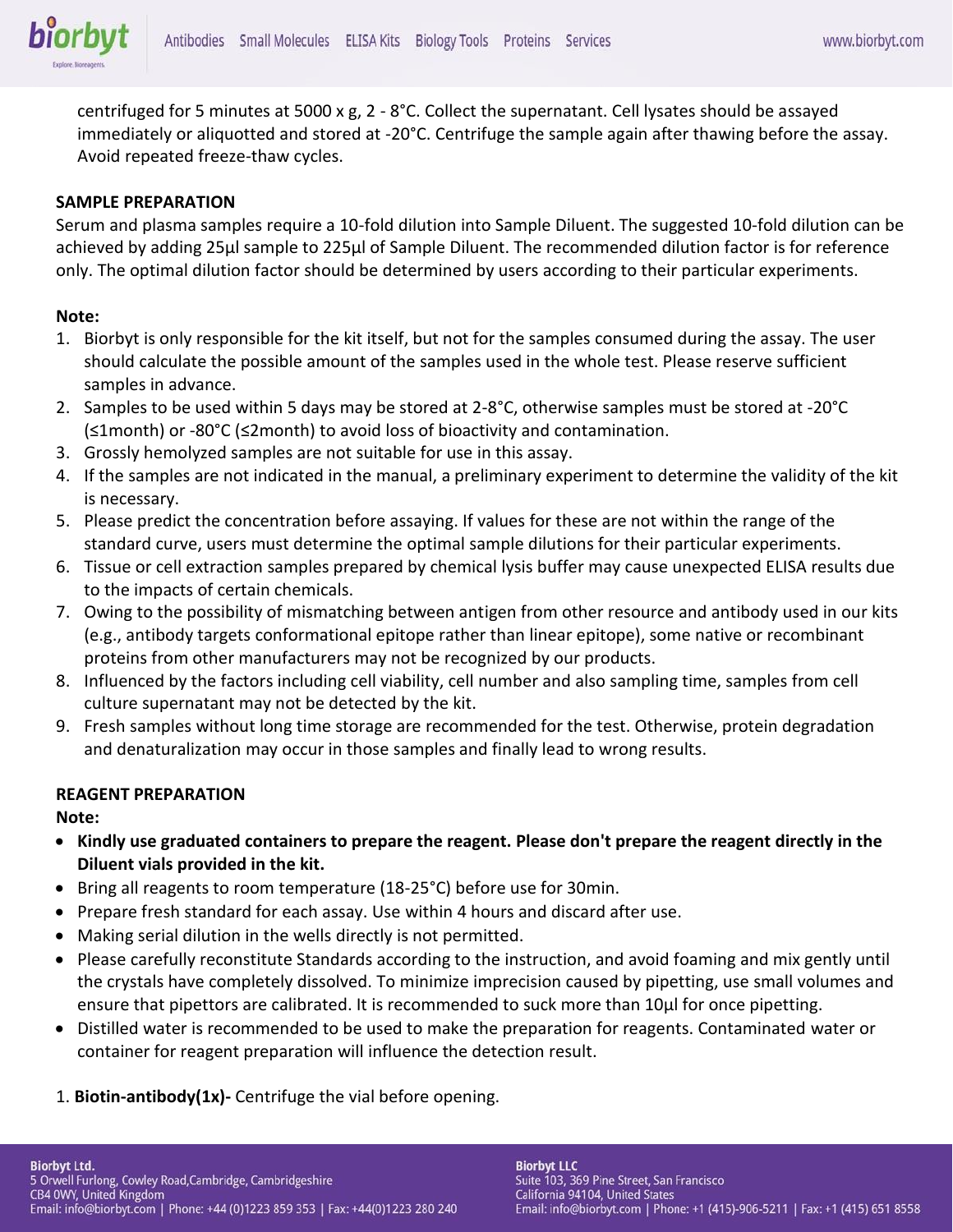**Biotin-antibody** requires a 100-fold dilution. A suggested 100-fold dilution is 10 μl of **Biotin-antibody**+ 990 μl of **Biotin-antibody Diluent**.

2. **HRP-avidin (1x)-** Centrifuge the vial before opening.

**HRP-avidin** requires a 100-fold dilution. A suggested 100-fold dilution is 10 μl of **HRP-avidin** + 990 μl of **HRPavidin Diluent**.

3. **Wash Buffer (1x)-** If crystals have formed in the concentrate, warm up to room temperature and mix gently until the crystals have completely dissolved. Dilute 20 ml of Wash Buffer Concentrate (25 x) into deionized or distilled water to prepare 500 ml of Wash Buffer (1 x).

4. **Standard-** Centrifuge the standard vial at 6000-10000rpm for 30s.

Reconstitute the **Standard** with 1.0 ml of **Sample Diluent**. Do not substitute other diluents. This reconstitution produces a stock solution of 4000 pg/ml. Mix the standard to ensure complete reconstitution and allow the standard to sit for a minimum of 15 minutes with gentle agitation prior to making dilutions.

Pipette 250 μl of **Sample Diluent** into each tube (S0-S6). Use the stock solution to produce a 2-fold dilution series (below). Mix each tube thoroughly before the next transfer. The undiluted Standard serves as the high standard (4000 pg/ml). **Sample Diluent** serves as the zero standard (0 pg/ml).



| $\overline{\phantom{0}}$   | $\sim$ $\sim$ | $\sim$ $\sim$ | $\sim$ $\sim$                | -          | $\sim$   | $\sim$ $\sim$        | -    | $\sim$ |
|----------------------------|---------------|---------------|------------------------------|------------|----------|----------------------|------|--------|
| ! ube                      | <u>.</u>      | эo            | ັ                            | . .        | <u>-</u> | ັ                    | ັ    | υc     |
| nø<br>$\sim$<br>יים א<br>. | 1000          |               | $\sim$ $\sim$ $\sim$<br>-000 | <b>500</b> | --       | $\sim$ $\sim$<br>--- | 02.J |        |

### **ASSAY PROCEDURE**

**Bring all reagents and samples to room temperature before use. Centrifuge the sample again after thawing before the assay. It is recommended that all samples and standards be assayed in duplicate.** 

- 1. Prepare all reagents, working standards, and samples as directed in the previous sections.
- 2. Refer to the Assay Layout Sheet to determine the number of wells to be used and put any remaining wells and the desiccant back into the pouch and seal the ziploc, store unused wells at 4°C.
- 3. Add 100μl of standard and sample per well. Cover with the adhesive strip provided. Incubate for 2 hours at 37°C. A plate layout is provided to record standards and samples assayed.
- 4. Remove the liquid of each well, **don't wash.**
- 5. Add 100μl of **Biotin-antibody(1x)** to each well. Cover with a new adhesive strip. Incubate for 1 hour at 37°C. (**Biotin-antibody(1x)** may appear cloudy. Warm up to room temperature and mix gently until solution appears uniform.)
- 6. Aspirate each well and wash, repeating the process two times for a total of three washes. Wash by filling each well with Wash Buffer (200μl) using a squirt bottle, multi-channel pipette, manifold dispenser, or auto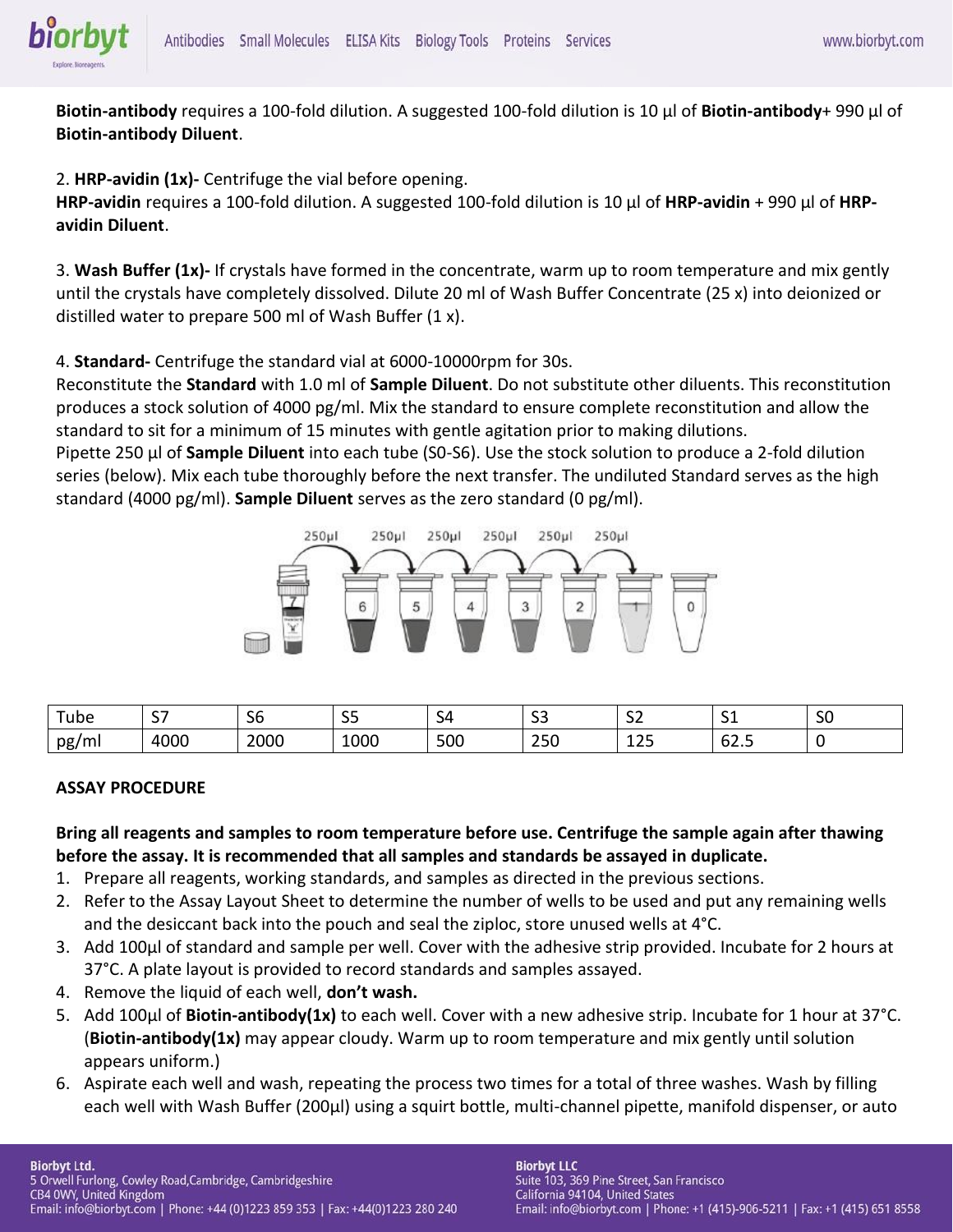

washer, and let it stand for 2 minutes, complete removal of liquid at each step is essential to good performance. After the last wash, remove any remaining wash Buffer by aspirating or decanting. Invert the plate and blot it against clean paper towels.

- 7. Add 100μl of **HRP-avidin (1x)** to each well. Cover the microtiter plate with a new adhesive strip. Incubate for 1 hour at 37°C.
- 8. Repeat the aspiration/wash process for five times as in step 6.
- 9. Add 90μl of **TMB Substrate** to each well. Incubate for 15-30 minutes at 37°C. **Protect from light.**
- 10. Add 50μl of **Stop Solution** to each well, gently tap the plate to ensure thorough mixing.
- 11. Determine the optical density of each well within 5 minutes, using a microplate reader set to 450 nm. If wavelength correction is available, set to 540 nm or 570 nm. Subtract readings at 540 nm or 570 nm from the readings at 450 nm. This subtraction will correct for optical imperfections in the plate. Readings made directly at 450 nm without correction may be higher and less accurate.

## \***Samples may require dilution. Please refer to Sample Preparation section.**

Note:

- 1. The final experimental results will be closely related to validity of the products, operation skills of the end users and the experimental environments.
- 2. Samples or reagents addition: Please use the freshly prepared Standard. Please carefully add samples to wells and mix gently to avoid foaming. Do not touch the well wall as possible. For each step in the procedure, total dispensing time for addition of reagents or samples to the assay plate should not exceed 10 minutes. This will ensure equal elapsed time for each pipetting step, without interruption. Duplication of all standards and specimens, although not required, is recommended. To avoid cross-contamination, change pipette tips between additions of each standard level, between sample additions, and between reagent additions. Also, use separate reservoirs for each reagent.
- 3. Incubation: To ensure accurate results, proper adhesion of plate sealers during incubation steps is necessary. Do not allow wells to sit uncovered for extended periods between incubation steps. Once reagents have been added to the well strips, DO NOT let the strips DRY at any time during the assay. Incubation time and temperature must be observed.
- 4. Washing: The wash procedure is critical. Complete removal of liquid at each step is essential to good performance. After the last wash, remove any remaining Wash Solution by aspirating or decanting and remove any drop of water and fingerprint on the bottom of the plate. Insufficient washing will result in poor precision and falsely elevated absorbance reading. When using an automated plate washer, adding a 30 second soak period following the addition of wash buffer, and/or rotating the plate 180 degrees between wash steps may improve assay precision.
- 5. Controlling of reaction time: Observe the change of color after adding TMB Substrate (e.g. observation once every 10 minutes), TMB Substrate should change from colorless or light blue to gradations of blue. If the color is too deep, add Stop Solution in advance to avoid excessively strong reaction which will result in inaccurate absorbance reading.
- 6. TMB Substrate is easily contaminated. TMB Substrate should remain colorless or light blue until added to the plate. Please protect it from light.
- 7. Stop Solution should be added to the plate in the same order as the TMB Substrate. The color developed in the wells will turn from blue to yellow upon addition of the Stop Solution. Wells that are green in color indicate that the Stop Solution has not mixed thoroughly with the TMB Substrate.